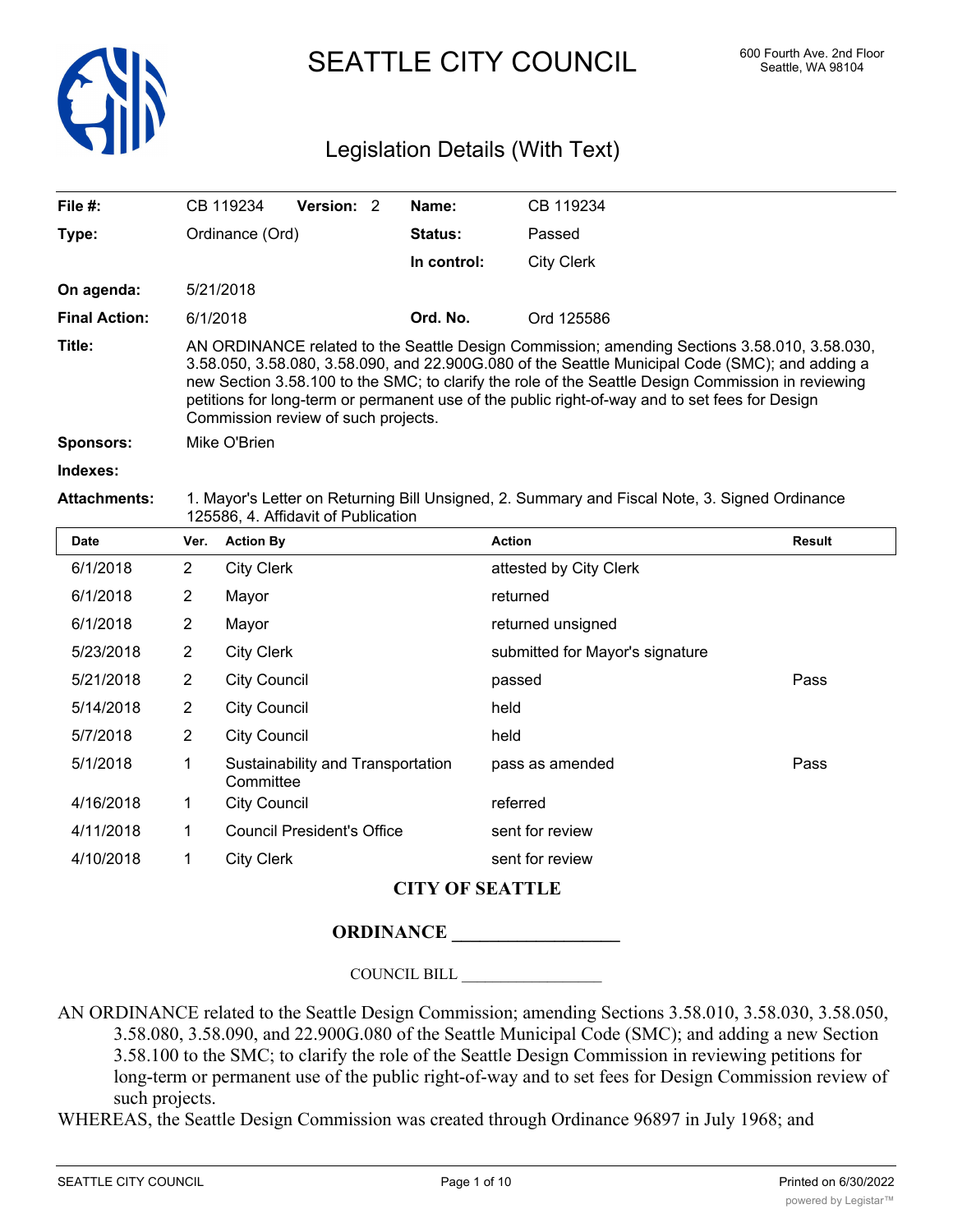WHEREAS, since 1986, Seattle's Street Vacation Policies have identified a role for the Seattle Design

Commission in reviewing petitions for vacation of the public right-of-way; and

WHEREAS, the Council intends to clarify the role of the Seattle Design Commission in review of street vacation petitions and certain term permit applications; NOW, THEREFORE,

### **BE IT ORDAINED BY THE CITY OF SEATTLE AS FOLLOWS:**

Section 1. Section 3.58.010 of the Seattle Municipal Code, last amended by Ordinance 96977, is amended as follows:

#### **3.58.010 Commission established ((.))**

There is established, as of October 1, 1968, a Seattle Design Commission to act in a consulting capacity advisory to the City in connection with environmental and design aspects of City capital improvement projects and private or public-agency proposals for the long-term use of public rights-of-way, or the permanent use of a street, alley, or other public right-of-way subject to a vacation. The Seattle Design Commission shall serve functions and carry out duties as provided in this ((chapter)) Chapter 3.58.

Section 2. Section 3.58.030 of the Seattle Municipal Code, last amended by Ordinance 121568, is amended as follows:

### **3.58.030 Membership ((.))**

Subject to the provisions of this ((chapter)) Chapter 3.58, the Commission shall act in a consulting capacity, advisory to the Mayor, the City Council, and appropriate City officials in connection with environmental and design aspects of capital improvement projects of the City and private or public-agency proposals for the longterm use of public rights-of-way, or the permanent use of a street, alley, or other public right-of-way subject to a vacation. The Commission shall consist of nine  $((4)$ ) members appointed by the Mayor, subject to confirmation  $((\theta f))$  by a majority of the City Council, and may be removed by the Mayor, subject to such confirmation. Membership shall include two  $((2))$  licensed architects, one  $((1))$  professional fine artist, and one  $((+))$  lay member; and  $((,)$  at least one  $((+))$  and no more than two  $((+2))$  from each of the following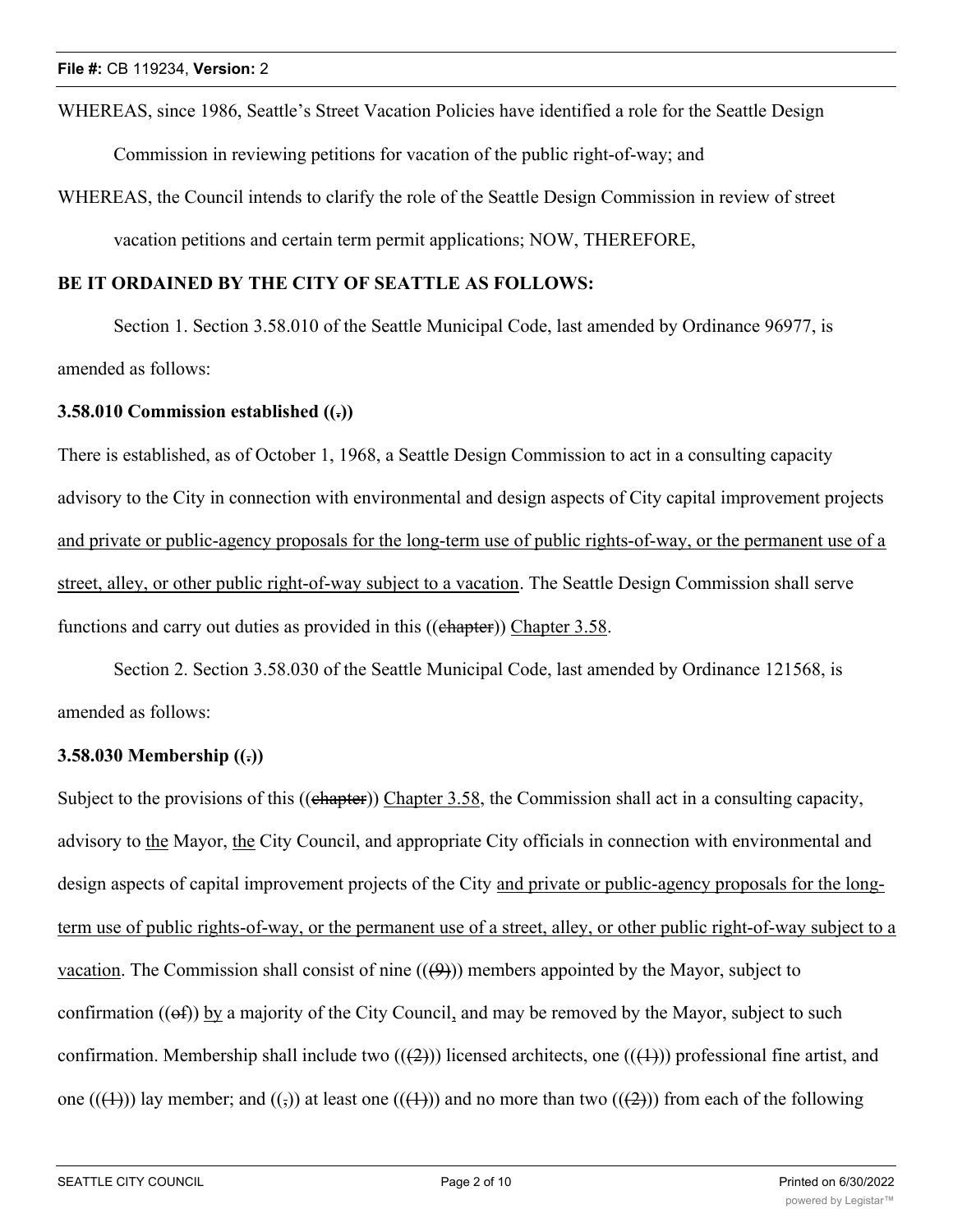categories, for a maximum total of five:  $((5,))$  professional urban planner, professional environmental or urban designer, landscape architect, and licensed professional engineer. The Mayor shall solicit recommendations for membership from the American Institute of Architects, Seattle Chapter; the American Planning Association, Puget Sound Section of the Washington State Chapter; the American Society of Landscape Architects; the Consulting Engineers Council of Washington; the American Society of Civil Engineers; the Seattle Arts Commission; and other professional organizations for the ((nonlay)) non-lay members. The lay member shall be selected because of particular qualifications in matters related to the Commission's purpose. ((of the Commission.))

In addition to the members set forth above, one  $((+))$  designated young adult position shall be added to the Seattle Design Commission pursuant to the Get Engaged Program, ((SMC)) Chapter 3.51. The terms of service related to this young adult position are set forth in ((SMC)) Chapter 3.51.

Section 3. Section 3.58.050 of the Seattle Municipal Code, enacted by Ordinance 96897, is amended as follows:

# **3.58.050 Compensation- ((Calling in of)) Engaging consultants ((.))**

A. Compensation for the professional ((and)) or skilled services rendered by members of the Commission  $((\overline{\zeta}))$  while serving in a consultant capacity to the City in meeting sessions  $((\overline{\zeta}))$  shall be  $((\overline{\zeta})$ of Twenty-five Dollars (\$25.00))) \$25 for each hour, including the time of travel to Commission meetings, provided  $((\frac{1}{2}however))$  that the total compensation  $((\frac{1}{2}hawear)$  become due and payable)) paid to any member shall not exceed ((Two Hundred Dollars (\$200))) \$200 for any one (( $(1)$ )) day in meeting sessions of the Commission. Commission members shall be reimbursed for actual costs incurred by them in ((performance of)) performing the duties of the Commission including the cost of travel to Commission meetings. Members of the Commission shall not participate on a design team under consideration for appointment by the Commission  $((\frac{1}{2}, \frac{1}{2})$ )) or be recommended for appointment by the Commission for a design contract.

B. Subject to prior approval by the ((City)) Executive Director of the Seattle Design Commission, the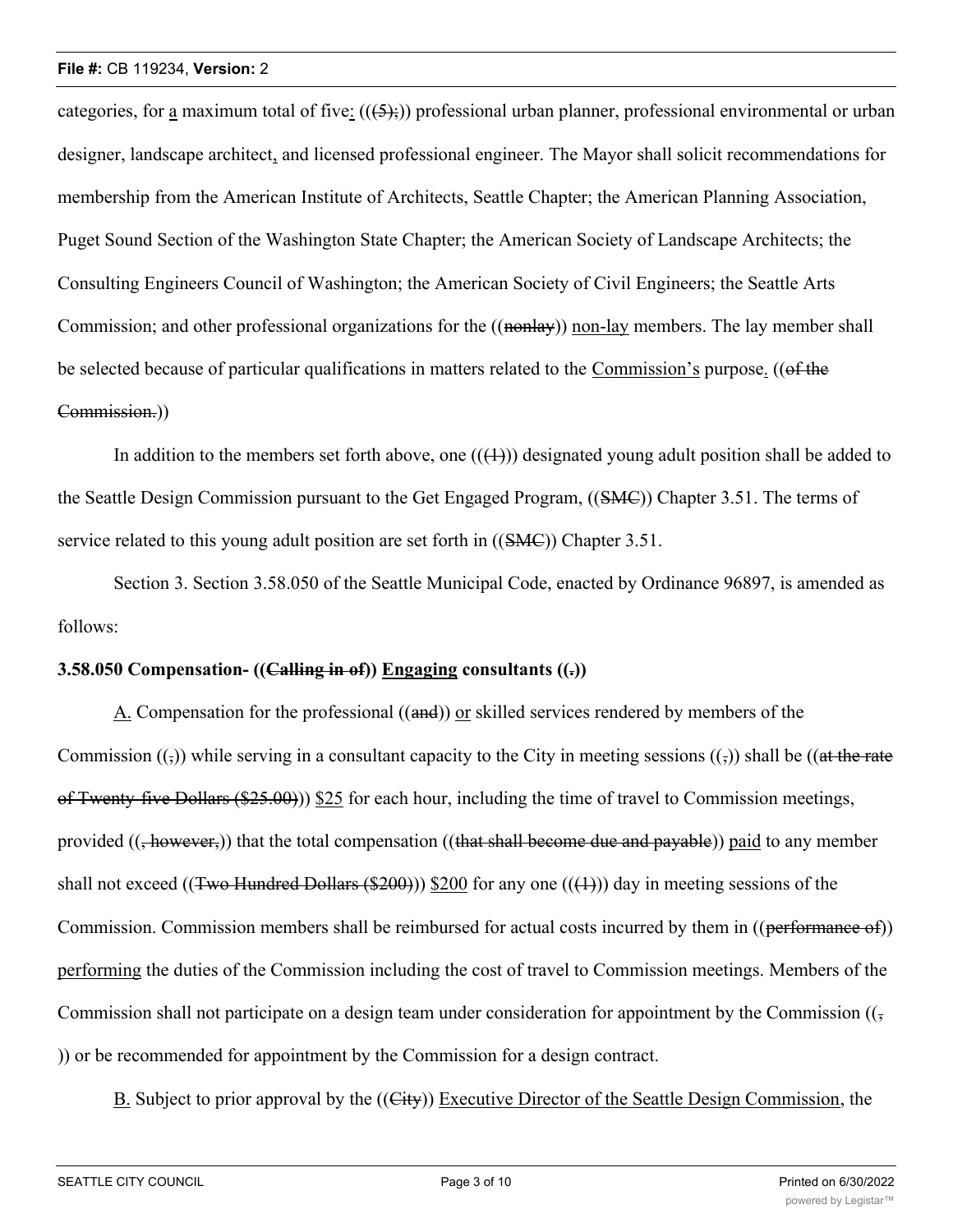Commission may ((from time to time call in special)) retain consultants to advise the Commission. ((Such)) The consultants shall be chosen by the Commission for their recognized competence and experience in ((the planning and design of specific projects, or for their overall particular competence in the design of public works )) evaluating and advising on the matter before the Commission. All costs related to engaging the consultants shall be paid by the applicant whose proposal necessitated the need for the consulting services.

Section 4. Section 3.58.080 of the Seattle Municipal Code, last amended by Ordinance 120479, is amended as follows:

### **3.58.080 Advisory duties ((.))**

The advisory and review function of the Commission shall include:

A. ((Study of)) Studying capital improvement projects ((prior to commencement of)) before design starts and ((formulation of)) formulating recommended aesthetic, environmental, and design principles and objectives that the Commission believes should be sought in ((the development of)) developing the project. These recommendations should be discussed with the project designers and appropriate City officials ((prior to commencement of)) before starting design work.

B. ((Review of)) Reviewing capital improvement projects ((from time to time)) during the design period and ((recommendation for)) recommending approval or changes upon ((completion of)) completing the schematic design phase, the design development phase, and the construction document phase. It shall be the Commission's function ((of the Commission)) to advise and assist the project designer and appropriate City officials in ((the development of)) developing the project. The Commission may recommend changes in the project designer's work or ((may)) recommend approval. Commission review of the construction document phase shall mean review relative to compliance with previously-determined environmental and aesthetic objectives.

C. ((Assist)) Assisting City officials in selecting project designers. At the request of the City department with responsibility for ((management of)) managing a capital improvement project, individual Commission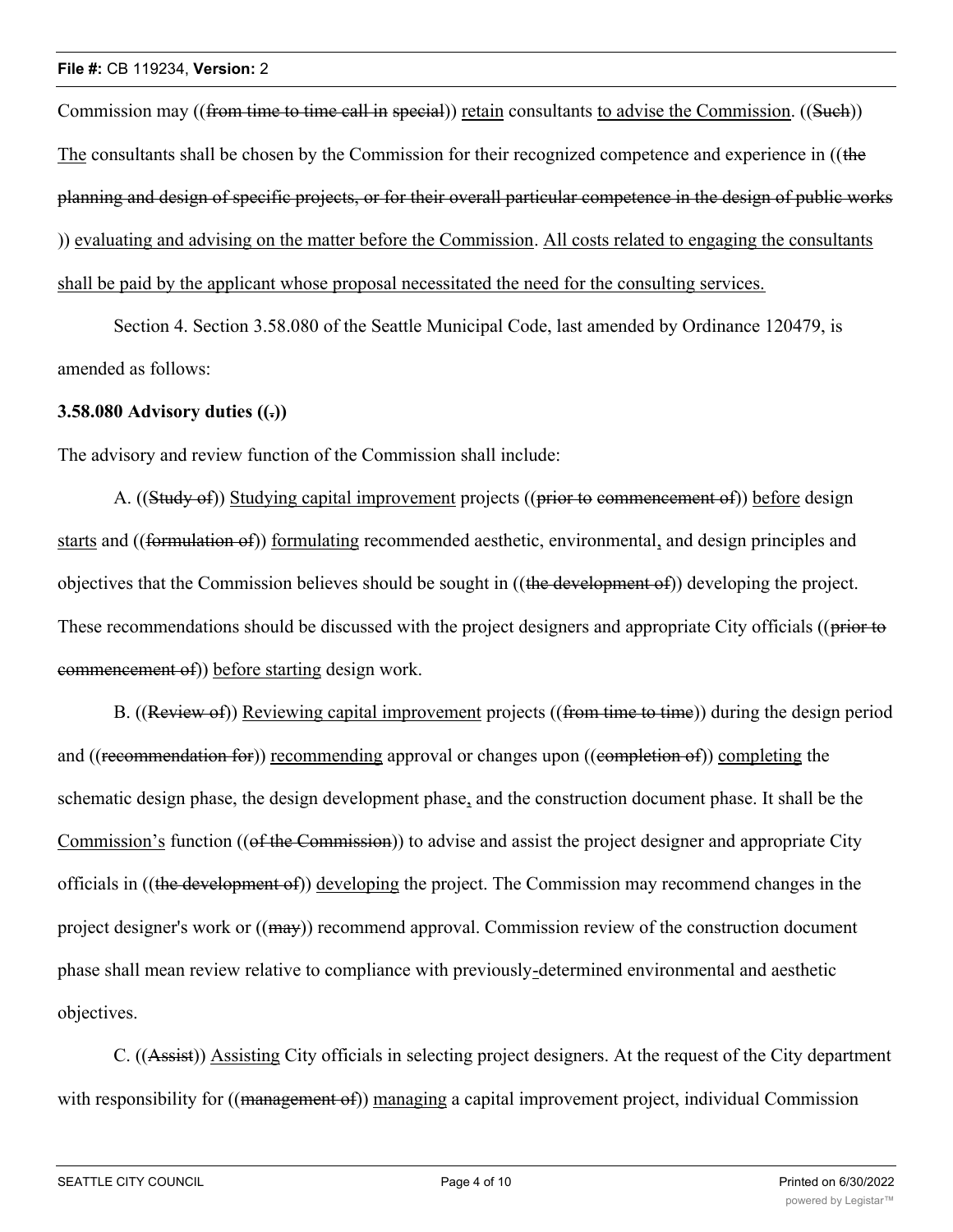members shall serve on the selection panel that recommends design services for ((the execution of such)) executing the projects.

D. Reviewing requests for street, alley, or other public place vacations pursuant to Chapter 15.62; skybridge petitions pursuant to Chapter 15.64; or other above-grade significant structure term permit applications pursuant to Chapter 15.65. The Commission shall provide the Council with a recommendation on the proposed application or petition and any proposed public benefits associated with a petition.

Section 5. Section 3.58.090 of the Seattle Municipal Code, last amended by Ordinance 124919, is amended as follows:

### **3.58.090 Fees and charges for Design Commission review**

 $((A))$ . The Commission is authorized to charge fees pursuant to Section  $((22.900D.170))$  22.900G.080.

((B. The Commission in its discretion, with the concurrence of the City Budget Director, may waive its fee under subsection 3.58.090.A, in whole or in part, in the following circumstances:

1. Whenever Commission fees, if charged, would be disproportionate to the sums available and could cause abandonment for the following types of projects: artworks, projects funded by grants and donations, neighborhood self-help projects undertaken by volunteers and nonprofit organizations, and for small capital improvements.

2. For Low-income and Special Needs Housing Projects Subject to Design Commission Review. The Commission may require a deposit of its fee before reviewing a project or giving its advice.

C. The Commission shall charge fees for its review of City departments' capital improvement projects as set forth in subsections 22.900G.080.A through 22.900G.080.D.))

Section 6. A new Section 3.58.100 is added to the Seattle Municipal Code as follows:

# **3.58.100 Public Benefits Subcommittee**

A. The Commission may convene a Public Benefit Subcommittee to review public benefit proposals related to petitions for vacations of public rights-of-way and make recommendations to the full Commission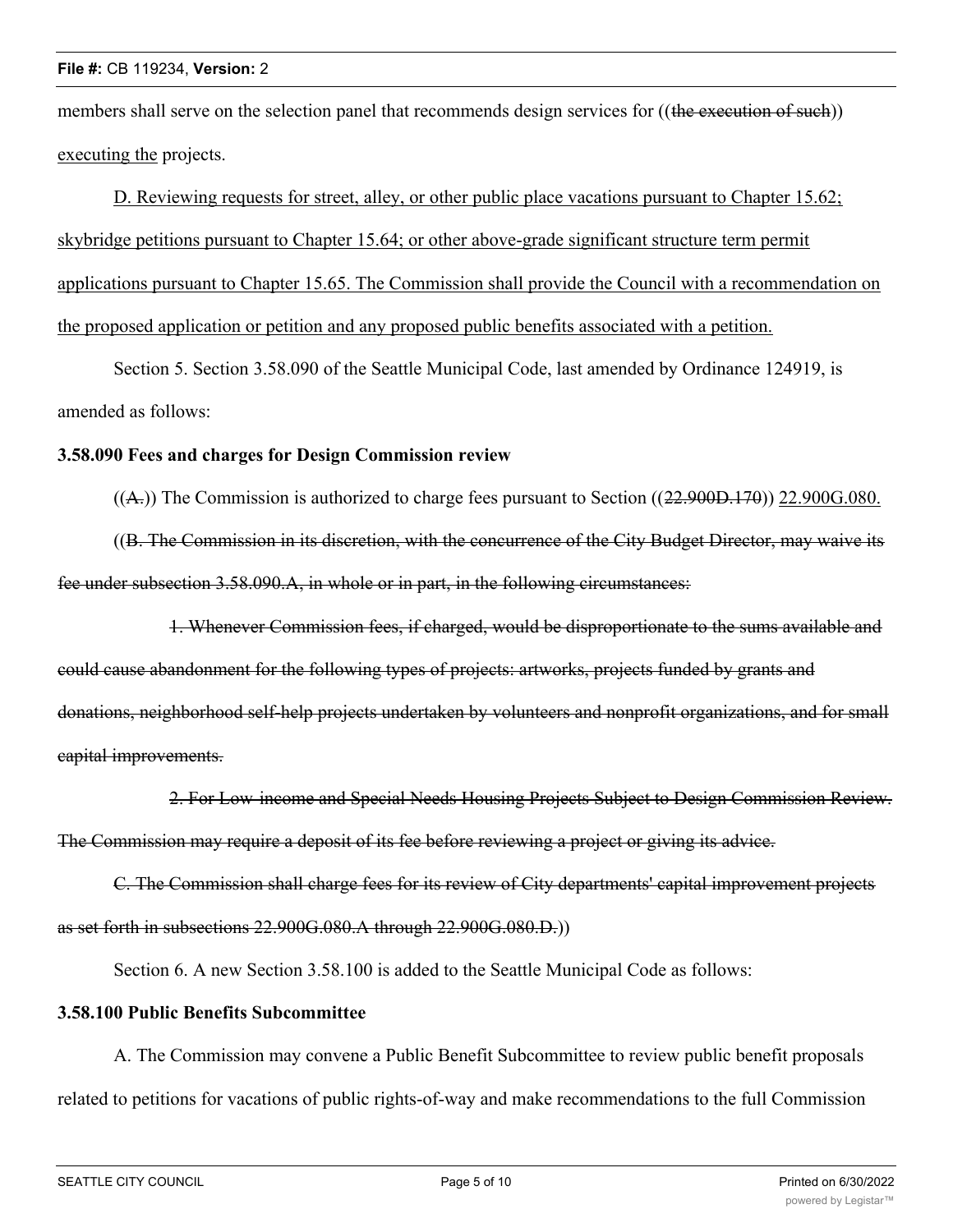#### **File #:** CB 119234, **Version:** 2

regarding the proposals. The subcommittee will evaluate petitioner-initiated proposals that include public benefit features that do not require upgrading the public realm or creating open space, such as: affordable housing, financial payments to social service agencies, or financial payments to City agencies or other similar entities that provide job training or other similar programs.

B. The subcommittee will be comprised of Commission members, City staff, and additional members with expertise in community development, low-income housing, workers' rights, and other areas of relevant expertise not otherwise existing on the Commission. The Commission will recruit and appoint the additional members, following Commission rulemaking that establishes the recruitment and appointment process. The subcommittee will not comprise a quorum of Commission members.

C. When appropriate, the subcommittee will hold evening meetings as needed and accept public comment on the public benefit proposal before making a recommendation to the Commission.

Section 7. Section 22.900G.080 of the Seattle Municipal Code, last amended by Ordinance 125492, is amended as follows.

#### **22.900G.080 Design Commission fees**

((A. City Capital Improvement Projects, as Defined in Section 3.58.020. Design Commission fees shall be assessed at a rate of 0.3 percent of the construction cost for City capital improvement projects for which billing will commence on or before December 31, 1998, except as specified in subsections 22.900G.080.B and 22.900G.080.D. Billing will occur at the time of contract award by the Department of Finance, who will forward the bills to the Department for distribution to appropriate City departments. Payment will be made through a fund transfer to the Department Operating Fund.

B. Major City Capital Improvement Projects. Except as specified in subsection 22.900G.080.D, Design Commission fees shall be assessed at a rate of up to 0.3 percent of the construction cost for major City capital improvement projects (greater than \$10,000,000 construction budget) for which billing will commence on or before December 31, 1998. The fee shall be set through negotiations with the City Budget Director and the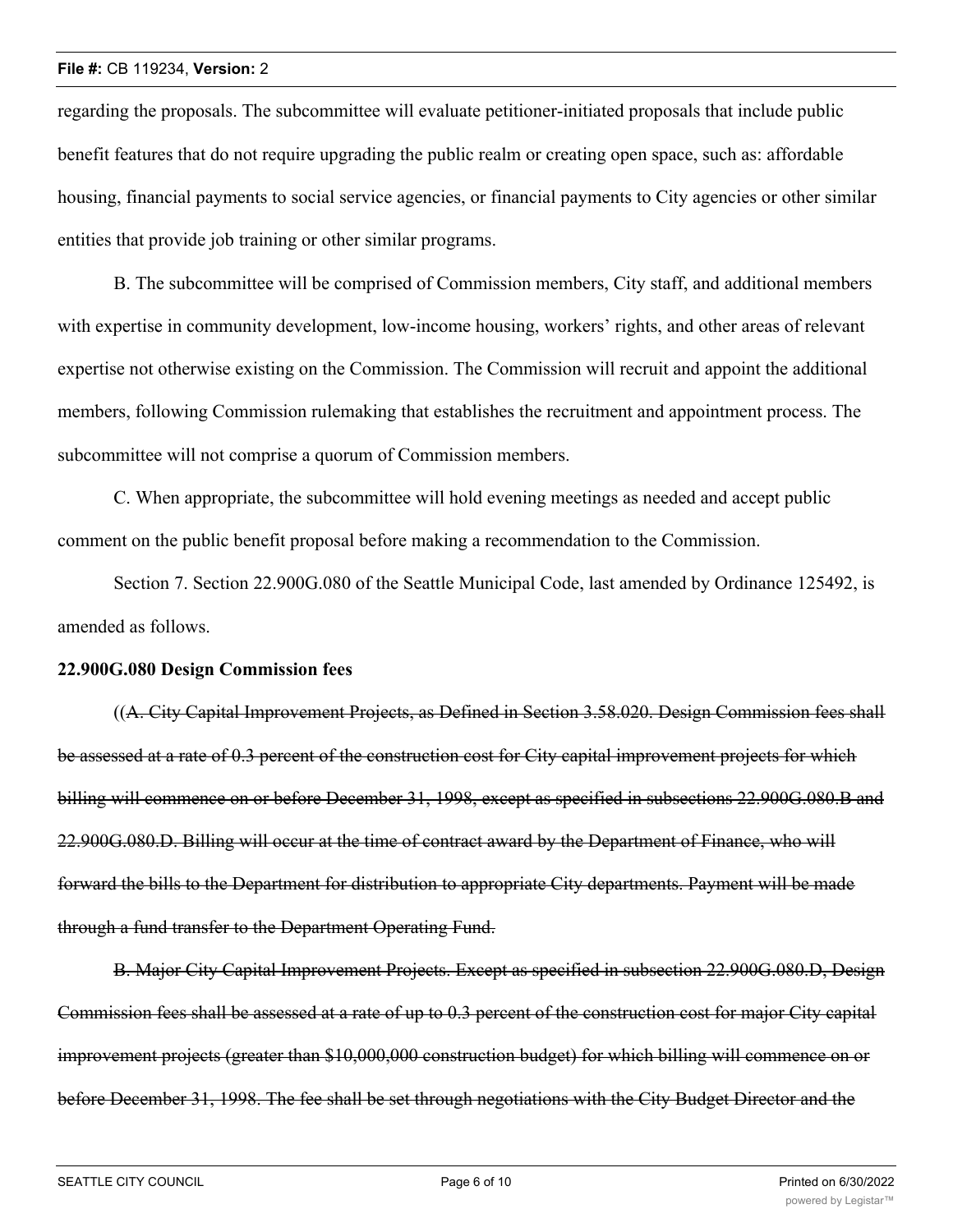Design Commission. Billing shall occur in accordance with a schedule agreed upon by the City Budget Director and the Design Commission.

C. 1. For City capital improvement projects, as defined in Section 3.58.020, for which no billing commenced under subsections 22.900G.080.A or 22.900G.080.B on or before December 31, 1998, and that do not fall within an exception in subsection 22.900G.080.D, the City Budget Director, the Design Commission, and each affected City department will attempt to agree on that department's projects that are expected to be assessed by the Design Commission in the following year. If no agreement is reached by a date established by the City Budget Director, the City Budget Director will establish the list of such projects. The City Budget Director may establish the assessable appropriation of a City capital improvement below the actual appropriation in order that the project not be assessed an unduly high fee relative to the cost of the anticipated Design Commission review.

2. The City Budget Director will assess a uniform fee of up to one percent of the total of all departments' capital improvement project appropriations for those projects assessable for Design Commission fees. Such fee shall be set so as to be sufficient, when combined with other funding sources, to support the anticipated costs of the Design Commission for the following year, but in no case shall the fee exceed one percent.

3. The Director of the Seattle Department of Construction and Inspections shall bill each department in the amount determined by the City Budget Director, and that amount shall be paid by fund transfer to the Department Operating Fund.

4. If a capital improvement project's appropriation has been included in a fee assessed under this section, but Design Commission review of that project is delayed into a future year, that appropriation amount shall not be counted again in the calculation of the fee for any future year. If review of a project on which a fee has been assessed under this subsection 22.900G.080.C is canceled, or if review commences on a project that, but for timeliness, would have been included but was not included in the calculation of a fee under this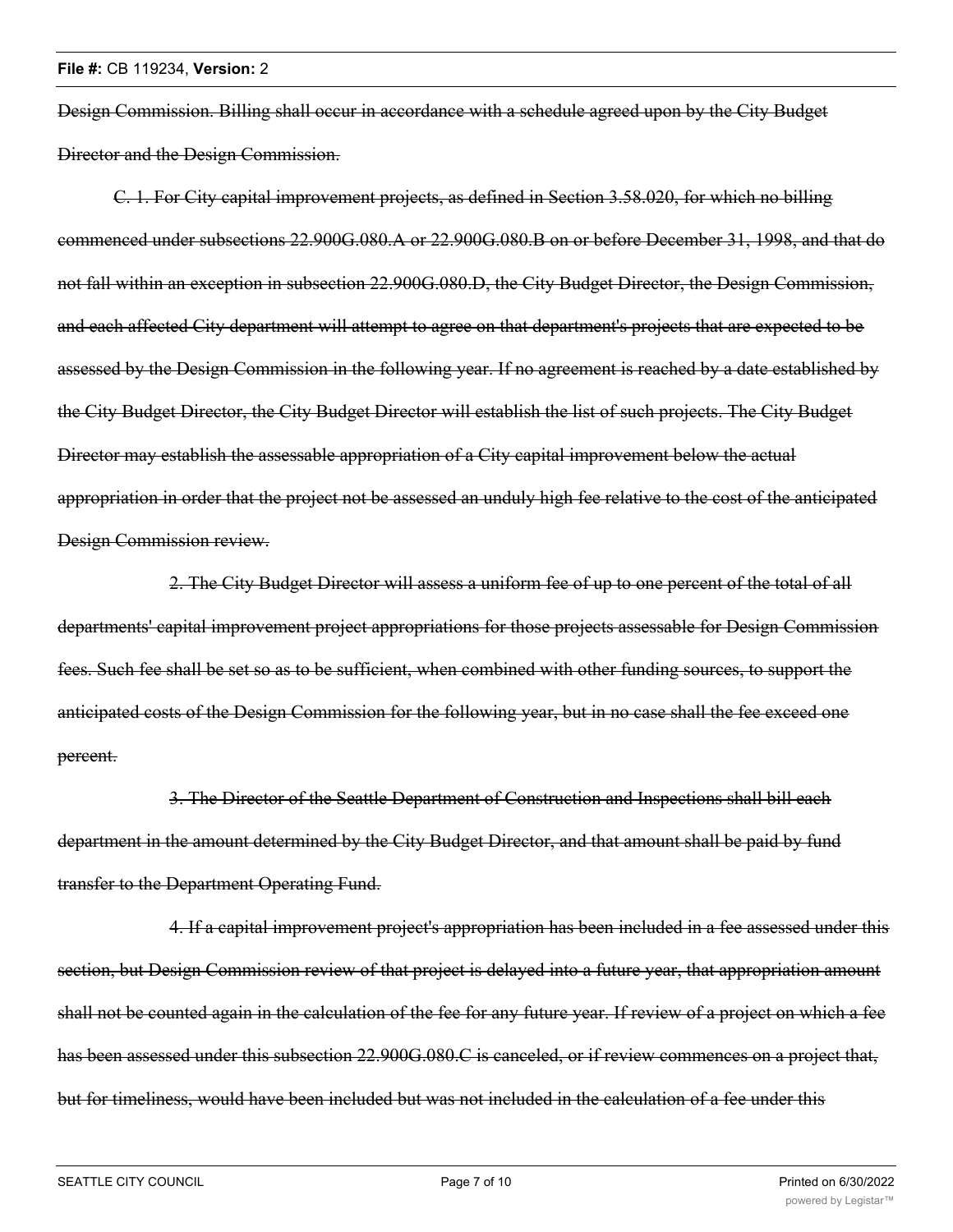subsection 22.900G.080.C, the City Budget Director shall adjust the department's total assessable appropriation downwards or upwards, respectively, when establishing the subsequent year's fee.

D. Special exceptions.))

The Commission will bill non-City ((projects)) applicants seeking long-term or permanent use of a right of way through a street, alley, or other public place vacation pursuant to Chapter 15.62, a skybridge term permit pursuant to Chapter 15.64 or a significant structure pursuant to Chapter 15.65 at the hourly rate of \$112 an hour per Commissioner for subcommittee review, or \$791 an hour for full Commission review. Billing will be sent to the Seattle Department of Transportation for inclusion in the plan review costs charged to the applicant or will be billed directly to the applicant by the Seattle Department of Transportation. For projects billed through the Seattle Department of Transportation, applicant payments made to the Seattle Department of Transportation will be transferred from the Transportation Fund to the Office of Planning and Community Development to support the Commission's work. ((<del>, except that fees</del>))Fees may be waived, in whole or in part, at the discretion of the Commission with the concurrence of the City Budget Director in the following circumstances:

1. ((Whenever)) When Commission fees, if charged, would be disproportionate to the sums available for the project and could cause abandonment of the project for the following types of projects: artworks, projects funded by grants and donations, neighborhood self-help projects undertaken by volunteers and nonprofit organizations, and small public agency capital improvements;

2. For low-income and special needs housing projects subject to ((Design)) Commission review. ((E. Street use permit reviews. Street use permit reviews, which are required before issuance of a street use permit for improvements within the public right-of-way, will be billed at the hourly rate of \$112 an hour per Commissioner for subcommittee review, or \$794 an hour for full Commission review. Billing will be sent to the Seattle Department of Transportation for inclusion into the plan review costs charged to the applicant, or be billed directly by the Department. For those projects billed through the Seattle Department of Transportation, payment will be made by a fund transfer from the Transportation Fund to the Department Fund from funds paid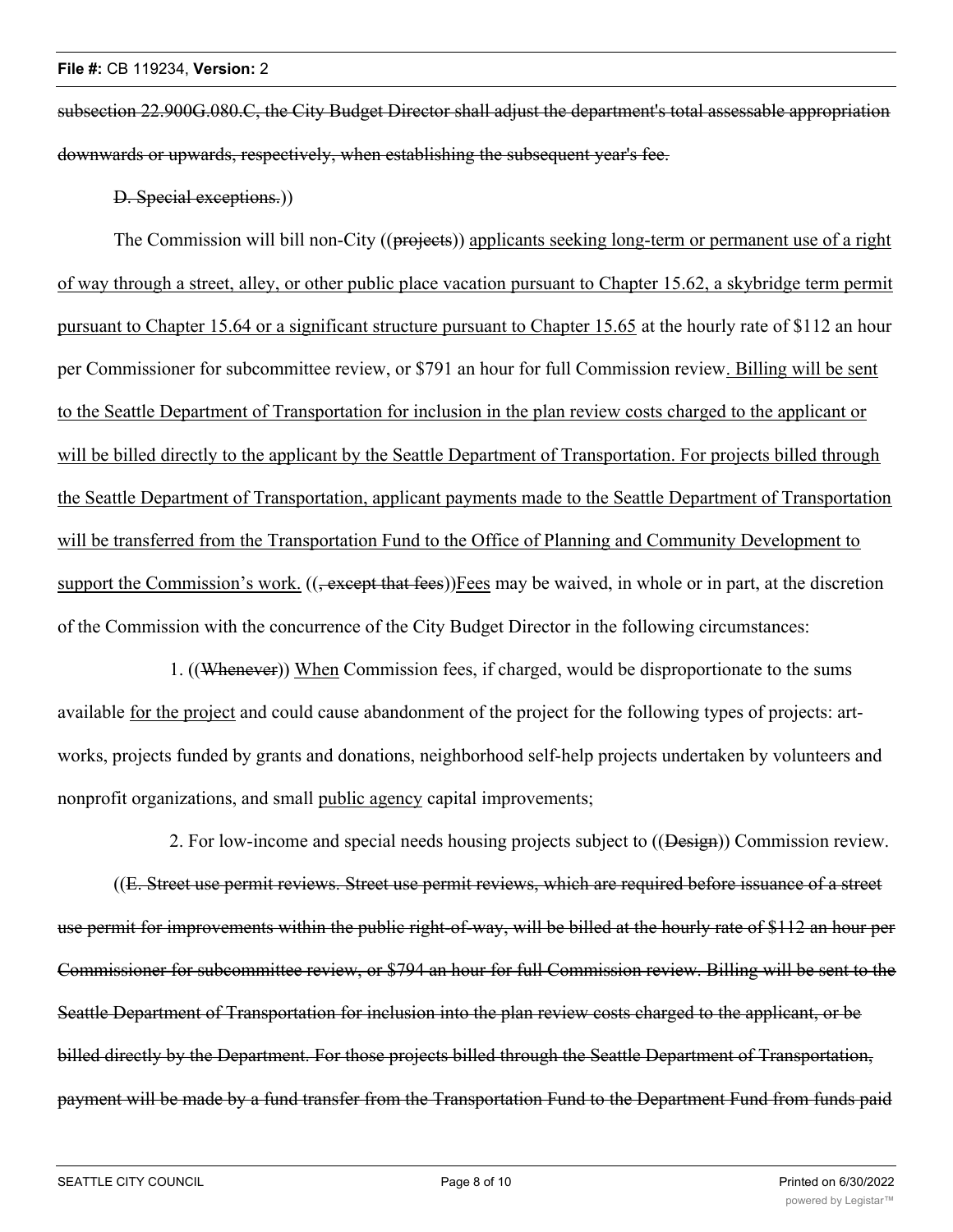#### **File #:** CB 119234, **Version:** 2

by the applicant.

F. Early Master Use Permit stage or projects outside City contract process. For design review at an early Master Use Permit stage or for projects outside The City of Seattle contract award process, Design Commission fees will be billed by the Department at an hourly rate of \$112 an hour per Commissioner for subcommittee review, or \$791 an hour for full Commission review.))

Section 8. This ordinance shall take effect and be in force 30 days after its approval by the Mayor, but if not approved and returned by the Mayor within ten days after presentation, it shall take effect as provided by Seattle Municipal Code Section 1.04.020.

| Passed by the City Council the                           | day of | , 2018, and signed by |
|----------------------------------------------------------|--------|-----------------------|
| me in open session in authentication of its passage this | day of | 2018.                 |

President of the City Council

\_\_\_\_\_\_\_\_\_\_\_\_\_\_\_\_\_\_\_\_\_\_\_\_\_\_\_\_\_\_\_\_\_\_\_\_

Approved by me this day of the case of the case of the case of  $\alpha$ , 2018.

Jenny A. Durkan, Mayor

Filed by me this day of , 2018.

Monica Martinez Simmons, City Clerk